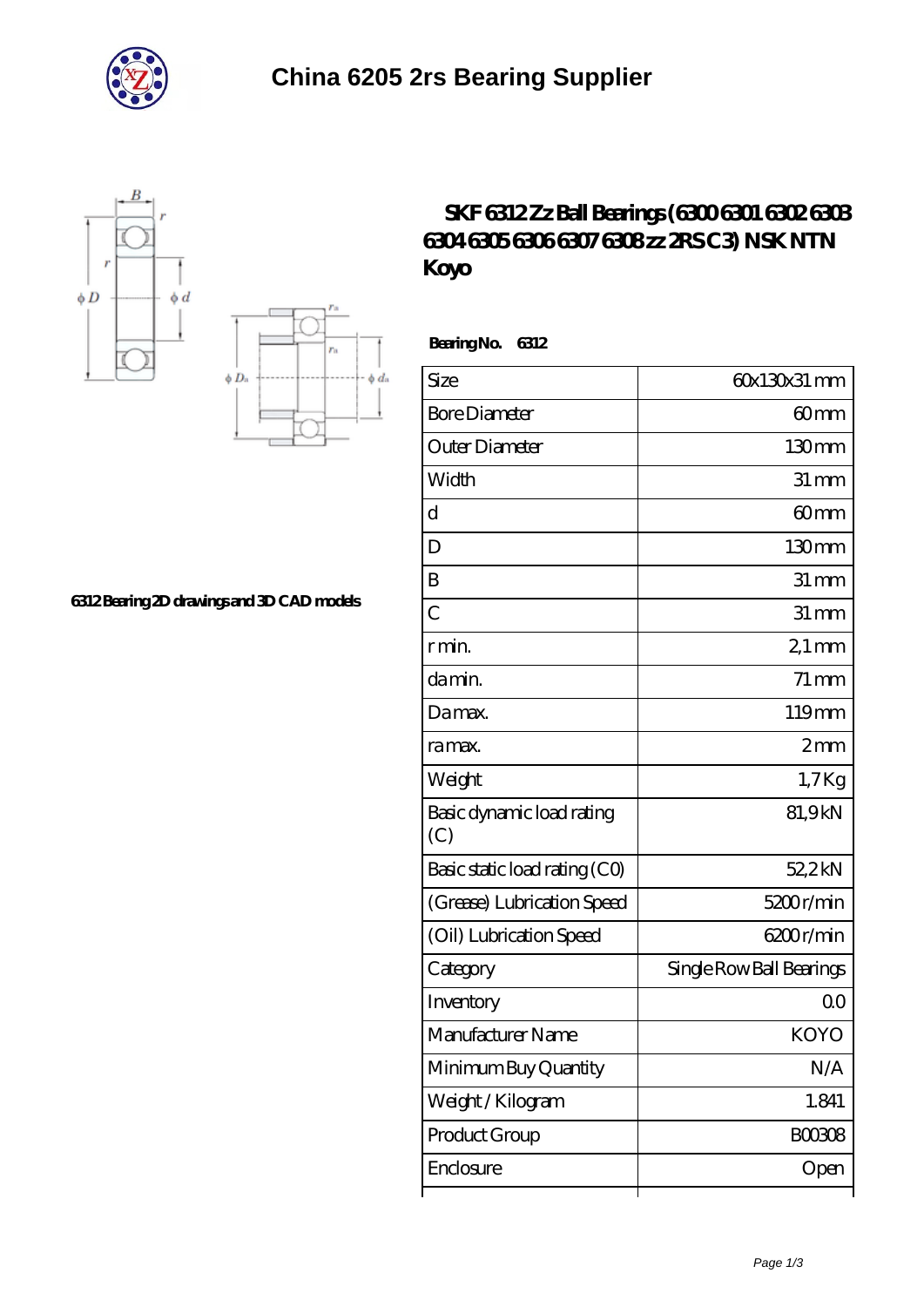

## **[China 6205 2rs Bearing Supplier](https://m.bluffsarts.org)**

| No<br><b>Ball Bearing</b><br>No<br>No<br>Steel<br>CO-Medium<br>Metric<br>60MM Bore; 130MM<br>Outside Diameter; 31MM<br>Outer Race Diameter;<br>Open; Ball Bearing; ABEC 1<br>  ISO PQ No Filling Slot; No<br>Snap Ring, No Internal<br>Special Features<br>Single Row Ball Bearing<br>31171504 |
|------------------------------------------------------------------------------------------------------------------------------------------------------------------------------------------------------------------------------------------------------------------------------------------------|
|                                                                                                                                                                                                                                                                                                |
|                                                                                                                                                                                                                                                                                                |
|                                                                                                                                                                                                                                                                                                |
|                                                                                                                                                                                                                                                                                                |
|                                                                                                                                                                                                                                                                                                |
|                                                                                                                                                                                                                                                                                                |
|                                                                                                                                                                                                                                                                                                |
|                                                                                                                                                                                                                                                                                                |
|                                                                                                                                                                                                                                                                                                |
|                                                                                                                                                                                                                                                                                                |
| 8482105068                                                                                                                                                                                                                                                                                     |
| Bearing                                                                                                                                                                                                                                                                                        |
| Ball                                                                                                                                                                                                                                                                                           |
| http://www.koyousa.com                                                                                                                                                                                                                                                                         |
| 6312                                                                                                                                                                                                                                                                                           |
| 4055                                                                                                                                                                                                                                                                                           |
| 5118Inch   130Millimeter                                                                                                                                                                                                                                                                       |
| 1.22Inch   31 Millimeter                                                                                                                                                                                                                                                                       |
| 2362Inch   60Millimeter                                                                                                                                                                                                                                                                        |
| 6312                                                                                                                                                                                                                                                                                           |
| 21                                                                                                                                                                                                                                                                                             |
| 102                                                                                                                                                                                                                                                                                            |
| 522                                                                                                                                                                                                                                                                                            |
| 395                                                                                                                                                                                                                                                                                            |
|                                                                                                                                                                                                                                                                                                |
| 132                                                                                                                                                                                                                                                                                            |
|                                                                                                                                                                                                                                                                                                |